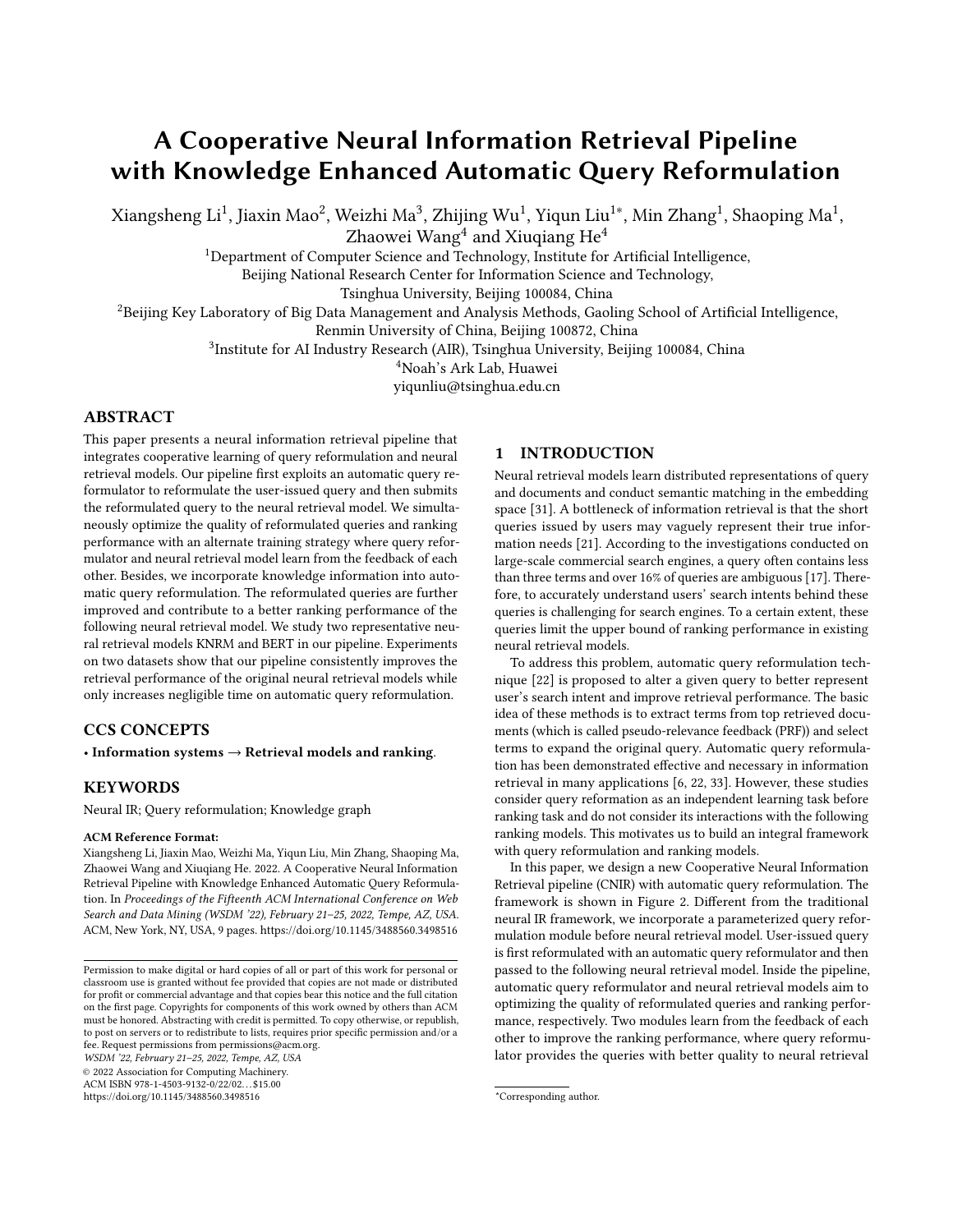<span id="page-1-0"></span>

Figure 1: An example of using knowledge information for query reformulation.

models while the neural retrieval model returns the ranking results and the corresponding ranking metric to query reformulator.

The automatic query reformulator is based on reinforcement learning. The  $action$  is to sample  $K$  terms to expand the original query while the reward is the ranking performance metrics of the ranked lists retrieved by the original query. Therefore, the query reformulator can generate better queries by learning to maximize the reward through training. For neural retrieval model, it takes as input the reformulated query instead of the original query. The reformulated query with better quality is assumed to better represent users' information needs and thus to achieve a better ranking performance than the original query. We exploit an alternate training strategy to jointly optimize the query reformulator and the neural retrieval model in our pipeline, i,e., the parameters of one module is fixed while training the other. Two modules are prompted alternately to reformulate better queries and improve retrieval performance.

To further improve the quality of the reformulated query, we incorporate knowledge information into the automatic query reformulation. Previous works on automatic query reformulation primarily expand the query using pseudo-relevance feedback (PRF) (e.g., top retrieved documents) [\[33\]](#page-8-5). However, PRF is often invalid when the original query is misinterpreted by the search systems and the top retrieved documents are not relevant to the query. In general, knowledge offers two types of information: the relationships between entities, which are often represented as a (knowledge) graph, and the descriptions of entities. Both types of knowledge are useful for automatic query reformulation. For example, in Figure [1,](#page-1-0) a user issues a query "Bert character" to find a muppet character. Retrieved documents from PRF are mostly about the pretrained language model, which do not match the user's search intent. Knowledge information provides accurate information about the television show and thus can be used to reformulate a better query.

To verify the flexibility and effectiveness of the proposed framework, we test the proposed pipeline with two neural retrieval models in this study, including a kernel based neural ranking model, KNRM [\[31\]](#page-8-0) and a pretrained contextualized ranking model (BERT) [\[8\]](#page-8-6). We conduct experiments on a large-scale public test collection [\[4\]](#page-8-7) Tiangong-ST and a released testing set from Sogou-QCL [\[39\]](#page-8-8). Experimental results show that our pipeline can effectively improve the retrieval performance of neural retrieval models. Meanwhile, we find using knowledge information to build automatic query reformulation module can further improve the ranking performance of our pipeline. Finally, we show that the time overheads introduced by our framework is acceptable for practical retrieval systems.

The primary contributions of our work are three-folds:

(1) We present a Cooperative Neural Information Retrieval pipeline (CNIR) with automatic query reformulation, where query reformulation and neural retrieval model in the pipeline are optimized alternately from the feedback of each other.

- (2) We incorporate knowledge information to build a knowledge enhanced query reformulation module, which further improve the ranking performance of the proposed pipeline.
- (3) Extensive experiments on two public test collections show that our pipeline effectively improves the retrieval performance of two representative neural retrieval models and the pipeline is also computationally acceptable for practical retrieval systems.

# <span id="page-1-1"></span>2 RELATED WORK

Query reformulation is categorized into query expansion (or query anchoring) and query rewriting. The former aims to select and add terms to the original query while the latter is detailed rephrase of the original query with seq-to-seq model [\[13\]](#page-8-9). In our work, we focus on query expansion with the goal of minimizing query-document mismatch. The term mismatch problem is mainly caused by polysemy (same words with different meanings, e.g., Apple) and synonymy (different words with the same or similar meanings, e.g., USA and America). Early work investigated a range of seminal techniques such as vector feedback [\[25\]](#page-8-10), co-occurrent terms [\[11\]](#page-8-11) and comparative analysis of term distributions [\[9\]](#page-8-12). To enlarge the vocabulary correlated with the query terms, a variety of data sources are employed to improve the quality of reformulated queries, such as synonyms dictionary [\[20\]](#page-8-13) and top retrieved documents [\[33\]](#page-8-5). The latter is also called pseudo relevance feedback (PRF), which is popularly exploited in different fields to improve the query representation [\[34,](#page-8-14) [36\]](#page-8-15). Some studies [\[34\]](#page-8-14) only simply take all the PRF terms as side information to improve the query representation. To select terms with better quality, different strategies to estimate the relevance of PRF terms were proposed, such as using probability language model [\[6\]](#page-8-4), supervised classification methods [\[3\]](#page-8-16) and reinforcement learning technique [\[22\]](#page-8-3). However, these methods are mostly built on a unsupervised ranking model (e.g., BM25). The cooperative optimization between automatic query reformulation and neural retrieval models remain to be investigated.

On the other hand, short and ambiguous queries are the bottleneck of information retrieval, which are often vague to represent users' information needs [\[21\]](#page-8-1) and limit the ranking performance of most neural retrieval models. Previous works on few shot retrieval [\[35\]](#page-8-17) and weak supervision [\[38\]](#page-8-18) enlarge the training corpus and learn a more robust retrieval model. Different from these methods, our pipeline directly learns from the original corpus and does not incorporate weak supervised signals into the training process.

#### 3 PIPELINE FRAMEWORK

## 3.1 Overview

The overall framework of our proposed Cooperative Neural Information Retrieval (CNIR) pipeline is shown in Figure [2.](#page-2-0) The pipeline is based on the assumption that queries with better quality can better represent users' information needs and thus achieve a better ranking performance than the original query [\[7\]](#page-8-19). Compared with the traditional neural IR pipeline, our pipeline first reformulates the original query by a query reformulator and then takes the reformulated query as inputs into neural retrieval model. The ranking results of the reformulated queries are passed back to the query reformulator and yield ranking metrics as a feedback signal to reflect the quality of the reformulated query. For the neural retrieval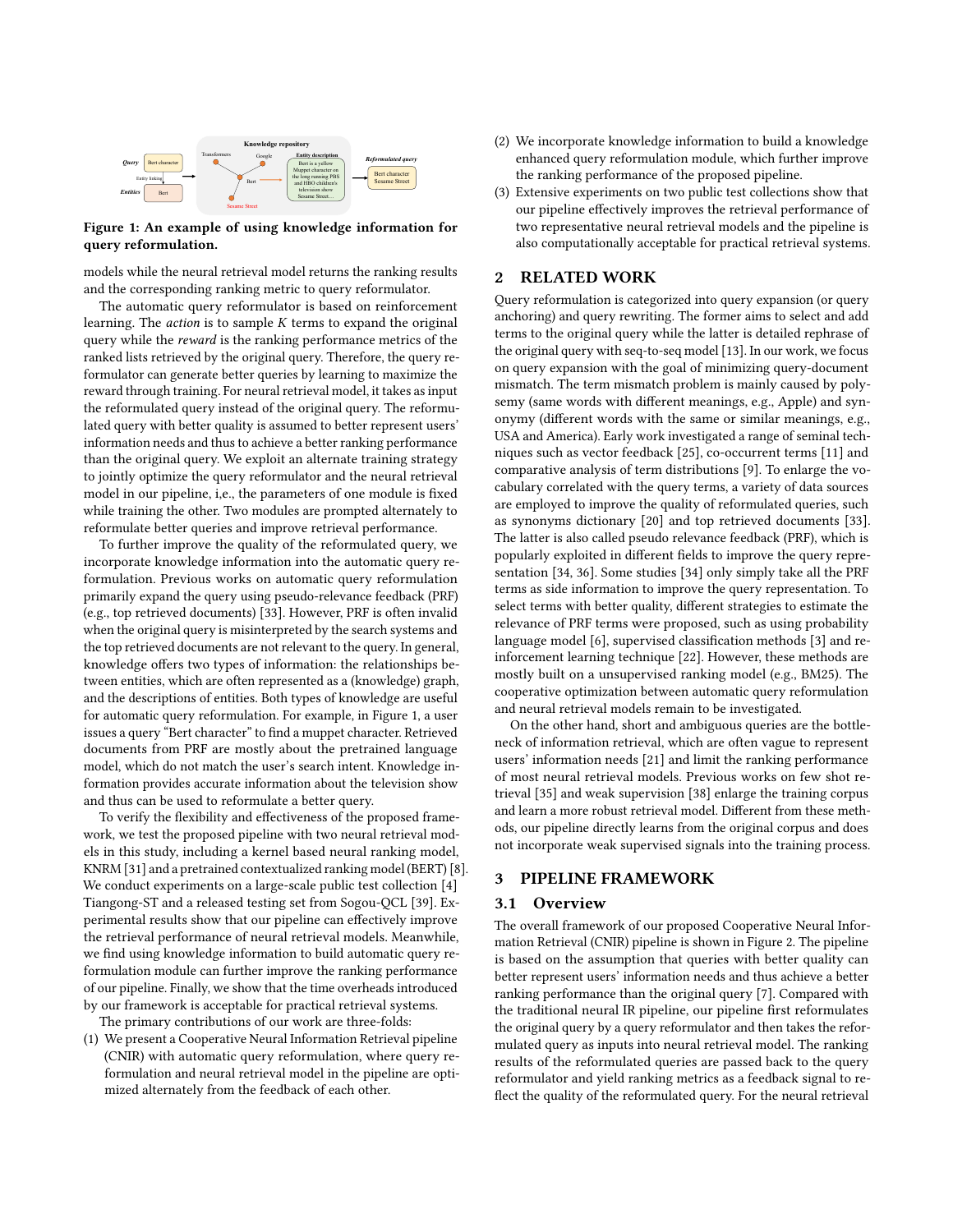<span id="page-2-0"></span>

**CNIR pipeline**

**Traditional neural IR pipeline**

Figure 2: The framework of the proposed Cooperative Neural Information Retrieval pipeline (CNIR). Query reformulator is exploited in both training and inference stage in CNIR pipeline.

model, it uses the reformulated query instead of the original query as inputs to optimize the ranking performance. Two modules in the pipeline are alternately optimized with the feedback of each other. Details of two modules are described as follows.

## 3.2 Automatic Query Reformulation

Automatic query reformulation module is based on reinforcement learning (RL), which can be divided into two parts: 1) candidate terms construction; 2) automatic query reformulation with RL.

<span id="page-2-1"></span>3.2.1 Candidate terms construction. Besides the top retrieved documents (i.e., PRF), candidate terms for automatic query reformulation are also from an external knowledge repository. We construct an entity linker to find knowledge information contained in the issued query. To ensure efficiency, we apply an off-the-shelf entity linker to extract the entities in the query, namely the commonness (popularity) based entity linker [\[12\]](#page-8-20). This linker identifies the query entities that are contained in a given large-scale knowledge repository. According to the statistics of our experimental dataset in Figure [4,](#page-4-0) over 95.9% of queries contain at least one entity in our dataset. We then retrieve the neighbor entities that are connected to the query entities in the knowledge graph. The neighborhoods reveal the entities in the relationship of equivalency and derivation with the query entities, e.g., the United States-USA and Los Angles-USA, respectively.

To remove the noisy candidate terms, we further filter out the noisy terms according to their word embedding similarity with the query terms. The top knowledge based candidate terms  $C_{know}$  with highest similarities are kept to combine with PRF terms  $C_{PRF}$  as the final knowledge enhanced candidate terms for the original query q, i.e.,  $C_q = C_{know} \cup C_{PRF}$ . If there is no entity found in the query, the candidate terms only consist of the PRF terms as the previous work [\[22\]](#page-8-3), i.e.,  $C_q = C_{PRF}$ .

<span id="page-2-3"></span>3.2.2 Automatic query reformulation with RL. Given the knowledge enhanced candidate set  $C_q$ , we aim to strategically select useful terms for automatic query reformulation. The expanded query is required to boost the retrieval performance compared to the original query. We thus exploit a reinforcement learning strategy to reformulate queries such that the retrieval performance under the reformulated queries is improved. The architecture of our automatic query reformulator is shown in Figure [3.](#page-3-0) We then describe the State, Action, Reward, and the learning via Policy Gradient.

State representation: The state represents whether a candidate term is suitable for the given query. Specifically, for a given query  $q = [w_1, w_2, \ldots, w_n]$ , we extract the entities that are contained in this query, denoting as  $[e_1, e_2, \ldots, e_m]$ . The input sequence to the reformulator agent is denoted as the concatenation of the word and entity embedding  $q' = \{w_1, w_2, ..., w_n, e_1, e_2, ..., e_m\}$ . The convolutional layer of the agent is defined as:

<span id="page-2-4"></span>
$$
conv_i(z, \mathcal{K}_i) = MaxPool(ReLU(\phi(z))) \tag{1}
$$

where z is the input features,  $\phi$  is the convolutional operation; MaxPool is the max-pooling operation and  $\mathcal{K}_i$  is the kernels to be learned in the *i*th convolutional layer.

The query representation is then computed by multi-layer convolutional neural network, as follows:

$$
z_l = conv_l(z_{l-1}, \mathcal{K}_l), l = 1, \dots, N
$$
 (2)

where  $z_0 = q'$  and the final query representation is  $\hat{q} = z_N$ .

For each candidate term, we employ multi-layer neural networks to obtain a new vector representation  $c'_{j} = MLP(c_{j})$ . The state representation is thus the concatenation between query representation and candidate vector representation:

$$
s_j = [q' \circ c'_j] \tag{3}
$$

Action: The action is to sample  $K$  candidate terms based on their state representation and append the sampled terms to the original query to form a new query. The candidate terms are from the combination of PRF terms and knowledge based candidate terms in Section [3.2.1,](#page-2-1) i.e.,  $C_q$ . The action probability  $\pi(s_j) = P(c_j | q)$  of each candidate term is then estimated by:

$$
P(c_j|q) = softmax(U^T \tanh(W[q' \circ c'_j]) + b)
$$
 (4)

<span id="page-2-2"></span>where  $U, W$  are the weights and  $b$  is the bias.  $K$  is the hyperparameter in our experiment. Note each term is independently sampled by Equation [4](#page-2-2) and the reward is obtained by inputting the newly reformulated query to the retrieval model.

Reward: The goal of the query reformulator is to improve the ranking performance of the retrieved documents from the original queries, thus reward function can be any retrieval metrics. In our work, we use mean average precision (MAP) as the reward function.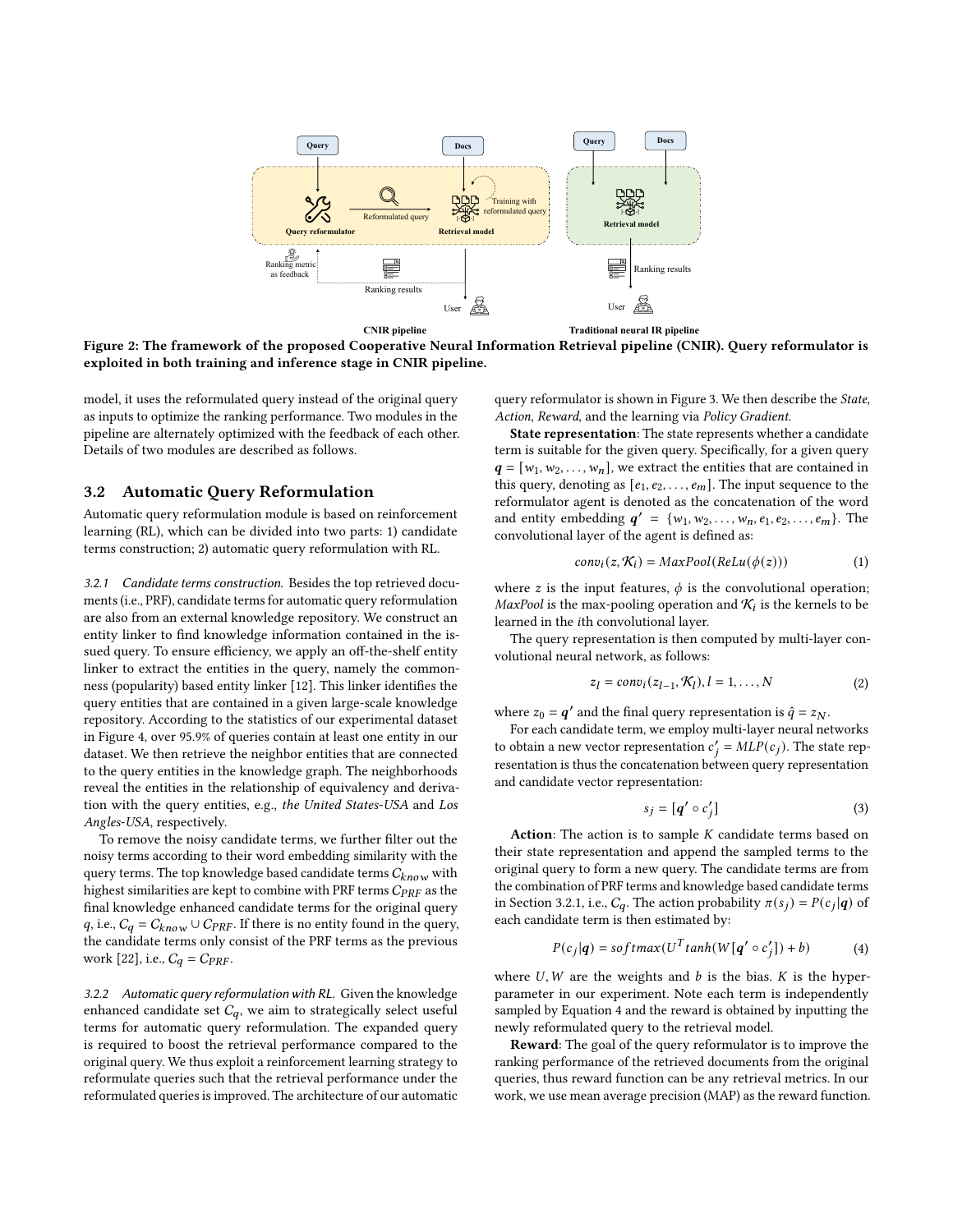<span id="page-3-0"></span>

Figure 3: Architecture of the automatic query reformulator.

Policy gradient: We train the query reformulator by REIN-FORCE algorithm [\[29\]](#page-8-21). The gradient of the policy is given by

$$
\nabla \mathcal{J}_{\Theta}(\Theta) = \mathbb{E}_{\pi_{\Theta}} \left[ \sum_{k=1}^{K} \nabla \log \pi(a_k | \Theta) \cdot R \right]
$$
  

$$
\approx \frac{1}{M} \sum_{m=1}^{M} \sum_{i=1}^{K} \nabla \log \pi(a_k | \Theta) \cdot R_m
$$
 (5)

<span id="page-3-1"></span>where Θ denotes the parameters of the query reformulator and  $K$  is the number of expanded terms.  $M$  is the sampled number. The expectation reward guides the updates of the parameters Θ of the agent policy  $\pi(s_i)$ .

## 3.3 Neural Retrieval Model Training

We take an assumption to train neural retrieval model in our pipeline: queries with better quality can better represent users' information needs and thus achieve a better ranking performance than the original query [\[7\]](#page-8-19). Different from the previous work [\[26\]](#page-8-22), the retrieval model only processes the reformulated query. It outputs the ranking results based on the retrieved documents from the original query. In our work, we study two representative neural retrieval models, i.e., a kernel based neural ranking model (KNRM) [\[31\]](#page-8-0) and a pretrained contextualized ranking model (BERT) [\[8\]](#page-8-6).

3.3.1 Kernel based Neural Ranking Model (KNRM). KNRM [\[31\]](#page-8-0) is a neural retrieval model that uses kernel pooling to model multi-level semantic similarity signals. Given word embeddings of a query and a document, it first constructs an interaction matrix  $M$  to model word-level similarities, where each element in  $M$  is the cosine similarity between a query word  $w_i$  and a document word  $w_j$ :

$$
M_{ij} = \cos(\sigma_{w_i}^q, \sigma_{w_j}^d) \tag{6}
$$

where  $v_w$  is the word embedding of w. Kernel pooling technique is then applied to map the interaction matrix into soft-matched ranking features. In particular, KNRM uses  $T$  Gaussian kernels to count the soft matches of interaction pairs at  $T$  different strength levels. Each kernel summarizes the interaction features in matrix M as soft similarity counts in the region defined by its mean  $\mu_t$ and width  $\sigma_t$ , generating a *T*-dimensional feature vector  $\phi(M)$  =  ${K_1(M), \ldots, K_T(M)}$ :

$$
K_t(M) = \sum_i \log K_t(M_i)
$$
  

$$
K_t(M_i) = \sum_j \exp(-\frac{(M_{ij} - \mu_k)^2}{2\sigma_t^2})
$$
 (7)

| <b>Algorithm 1:</b> Cooperative training of the CNIR pipeline.                   |  |  |  |  |  |  |
|----------------------------------------------------------------------------------|--|--|--|--|--|--|
| <b>Input:</b> Training collection $S = \{(q_1, D_1), \ldots, (q_T, D_T)\}\,$     |  |  |  |  |  |  |
| where $D_i = \{d_1, \ldots, d_L\}$ is the document list of $q_i$ ,               |  |  |  |  |  |  |
| query reformulator (QR) and neural retrieval model                               |  |  |  |  |  |  |
| (NRM).                                                                           |  |  |  |  |  |  |
| <b>Output:</b> The ranking results of each $D_i$ .                               |  |  |  |  |  |  |
| <b>Pretrain</b> NRM with the training collection by Equation 11.<br>$\mathbf{1}$ |  |  |  |  |  |  |
| 2 while convergence condition is not attained do                                 |  |  |  |  |  |  |
| Freeze the parameters of NRM and unfreeze QR.<br>3                               |  |  |  |  |  |  |
| <b>for</b> each sample $(q_i, D_i)$ in S <b>do</b><br>4                          |  |  |  |  |  |  |
| QR reformulates $q_i$ to $q'_i$ by Equation 4.<br>5                              |  |  |  |  |  |  |
| Compute the ranking metric $R_i$ based on the<br>6                               |  |  |  |  |  |  |
| ranking results of $q_i$ .                                                       |  |  |  |  |  |  |
| Train QR by Equation 5.<br>7                                                     |  |  |  |  |  |  |
| if epoch $\%$ TRAIN_RANKER_FRE == 0 then<br>8                                    |  |  |  |  |  |  |
| Freeze the parameters of QR and unfreeze NRM.<br>9                               |  |  |  |  |  |  |
| for each sample $(q_i, D_i)$ in S do<br>10                                       |  |  |  |  |  |  |
| QR reformulates $q_i$ to $q'_i$ by Equation 4.<br>11                             |  |  |  |  |  |  |
| Train NRM with the sample $(q'_i, D_i)$ by<br>12                                 |  |  |  |  |  |  |
| Equation 11.                                                                     |  |  |  |  |  |  |
| $epoch = epoch + 1.$<br>13                                                       |  |  |  |  |  |  |
|                                                                                  |  |  |  |  |  |  |

<span id="page-3-2"></span>The final relevance score is computed with a standard ranking layer:

$$
f(\boldsymbol{q}, \boldsymbol{d}) = \tanh(w_r \cdot \phi(M) + b_r) \tag{8}
$$

with parameters  $w_r$  and  $b_r$  and tanh activation layer. Compared with BM25, KNRM captures semantic relevance signals and obtains better retrieval performance [\[30\]](#page-8-23).

3.3.2 BERT. BERT [\[8\]](#page-8-6) is a pretrained contextualized transformer based language model, which has shown state-of-the-art retrieval performance in many IR-related tasks [\[23\]](#page-8-24). BERT concatenates the query and document into a text sequence and feeds it into a multi-layer pretrained transformer architecture:

$$
BERT(q, d) = Transforms([CLS] \circ q \circ [SEP] \circ d \circ [SEP]) \quad (9)
$$

The special token representation  $[CLS]$  in the last layer is considered as the matching feature between query  $q$  and document  $d$ . The ranking layer is applied to the matching feature to estimate the final relevance score:

$$
f(\mathbf{q}, \mathbf{d}) = \tanh(w_r \cdot \text{BERT}_{CLS}(\mathbf{q}, \mathbf{d}) + b_r)
$$
 (10)

where  $w_r$  and  $b_r$  are the learning-to-rank parameters.

## 3.4 Cooperative Training Procedure

Note that we do not retrieve documents again by the reformulated queries. Instead, we aim to optimize the ranking performance of the retrieved documents from the original queries. Automatic query reformulation module and neural retrieval model are learned based on the feedback of each other. We propose an alternate training strategy to train our pipeline, as detailed in Algorithm [1.](#page-3-2) We initialize the neural retrieval model by training on the original training collection. For the training process of CNIR, the query reformulator is trained first with the reward obtained from the neural retrieval model. It encourages the reformulator to reformulate queries with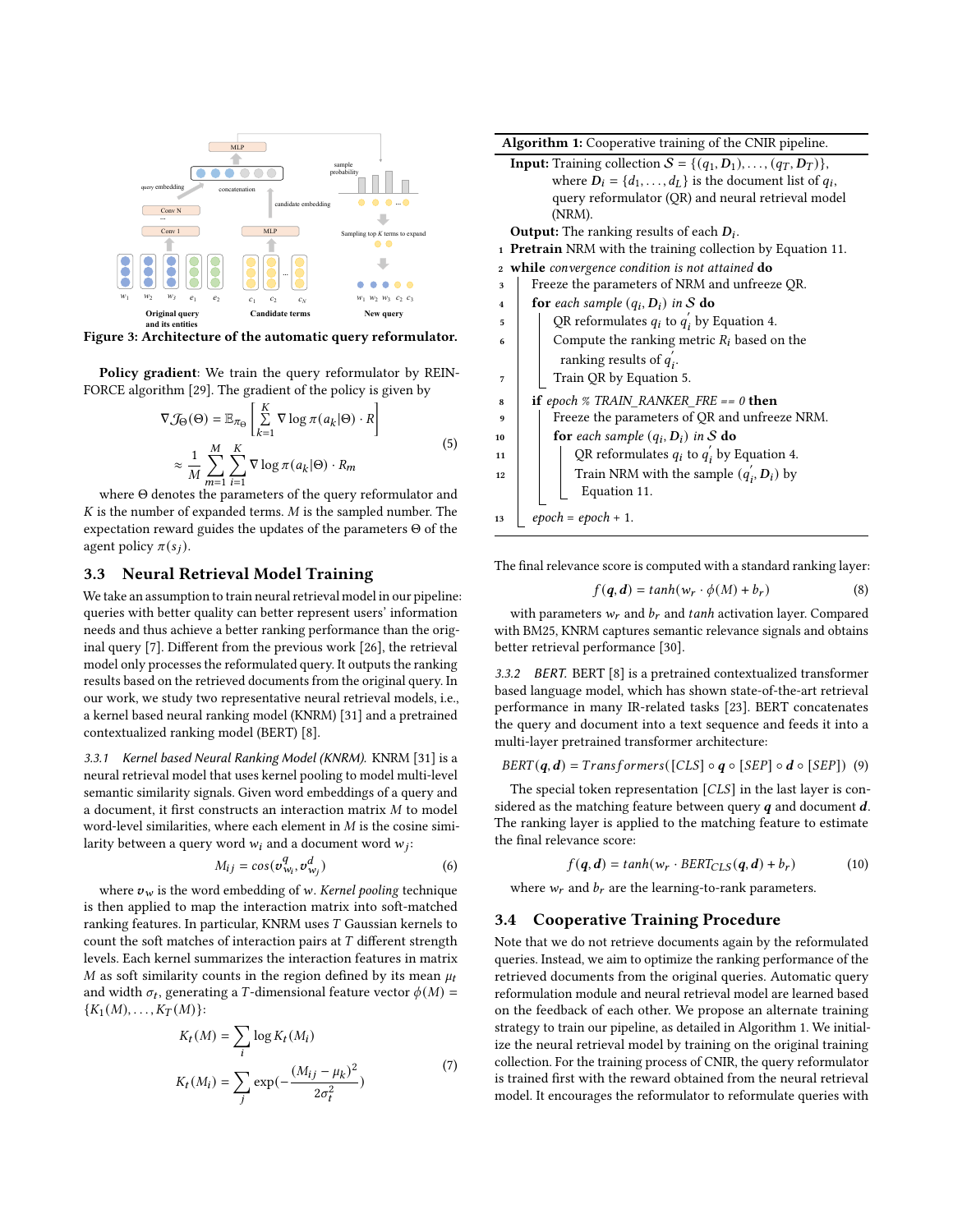<span id="page-4-4"></span>Table 1: Statistics of the datasets. Test<sub>1</sub> and Test<sub>2</sub> indicate the testing set of Tiangong-ST and Sogou-QCL, respectively.

|                     | <b>Train</b> | Valid Test <sub>1</sub> |       | Test <sub>2</sub> |
|---------------------|--------------|-------------------------|-------|-------------------|
| #queries            | 344.942      | 4.888                   | 2.000 | 900               |
| #sessions           | 143.155      | 2.000                   | 2.000 | na.               |
| #avg. doc per query | 9.60         | 9.58                    | 9.59  | 17.78             |

better quality. Then, the reformulated queries are used to fine-tune of the neural retrieval model, which facilitates the retrieval model to better estimate the document relevance.

Two modules in CNIR pipeline are alternately optimized until the ranking performance converges. Specifically, we use the pairwise learning-to-rank loss to train the neural retrieval models during both the pretraining and fine-tuning stage:

<span id="page-4-1"></span>
$$
\mathcal{L}_{rank} = \max(0, 1 - f(q, d^{+}) + f(q, d^{-}))
$$
 (11)

where  $d^+$  is a document that is more relevant to the query  $q$  than the document  $d^-$ .

# 4 EXPERIMENTAL SETUP

#### 4.1 Dataset

To evaluate the performance of our framework, we conduct experiments on a large-scale public available benchmark data (Tiangong-ST  $^2$  $^2$  [\[4\]](#page-8-7)) and a released testing set from Sogou-QCL  $^3$  $^3$  [\[39\]](#page-8-8). Table [1](#page-4-4) shows the statistics of the datasets. Tiangong-ST provides web search session data from an 18-day search log. It contains weak relevance labels (i.e., click relevance labels [\[31\]](#page-8-0)) derived by six different click models for all query-document pairs and human relevance labels for documents in the last query of 2,000 sampled sessions. To ensure efficiency when training the query reformulator, we exploit document titles in both training and testing instead of the full document content. Similar experimental setups have been used in previous studies (e.g., [\[18\]](#page-8-25)). Prior studies [\[5,](#page-8-26) [31\]](#page-8-0) have shown that weak relevance labels derived from click models can be used to train and evaluate retrieval models. Since the Partially Sequential Click Model (PSCM) [\[27\]](#page-8-27) achieves the best relevance estimation performance among the six click model alternatives, we employ click labels from the PSCM for training and validation. Training on weak relevance labels also enables our pipeline to obtain an immediate reward about the ranking results.

We evaluate our framework on two datasets: Tiangong-ST testing set and Sogou-QCL testing set. Tiangong-ST testing set is built from the last query of 2,000 sampled sessions. We use click relevance labels from the same PSCM and the provided five-graded human annotated relevance labels for evaluation. In Sogou-QCL testing set, we used click relevance labels from PSCM for evaluation.

Entity annotation: We utilize XLore [\[28\]](#page-8-28) as our knowledge graph foundation. XLore is an English-Chinese bilingual knowledge graph built from English Wikipedia, Chinese Wikipedia, Baidu Baike and Hudong Baike. It contains 16,284,901 entities, 2,466,956 concepts and 446,236 relations. The relations have four types: subclass, instanceof and same, related, where the proportions are 2.6%,

<span id="page-4-0"></span>

Figure 4: The distribution of entity number in the query.

42.1%, 7.9%, 47.3%, respectively. The relations subclass and instanceof are further categorized as Derivation type while same and related are considered to be Equivalency type. These relations discover more relevant items compared with PRF and thus provide potential to improve query reformulation. The distribution of the entity number in the query in the training set is shown in Figure [4,](#page-4-0) where over 95.9% of queries have at least one entity and the average entity number in the query is 3.44.

Candidate terms: The candidate terms come from two sources: pseudo relevance feedback and knowledge information. We use the terms from top 3 documents retrieved by BM25 as the pseudo relevance feedback terms (17.2 terms on average). Knowledge terms are first filtered if they are duplicated with PRF terms. Specifically, we keep the top 20 terms according to the embedding similarity with the query terms as the knowledge enhanced candidate terms. The number of expanded terms  $K$  is set as 3<sup>[4](#page-4-5)</sup>.

## 4.2 Experimental Settings

Since our pipeline consists of automatic query reformulation and neural retrieval model, we compare our pipeline with existing neural retrieval models and study the effectiveness of different query reformulation methods in our pipeline .

4.2.1 Retrieval Model Baselines.

- BM25: A popular probabilistic bag-of-words retrieval function that ranks a set of documents based on the query terms appearing in each document [\[24\]](#page-8-29).
- ARCII [\[14\]](#page-8-30): A neural retrieval model that maps the word embeddings of query and document to an aggregated embedding by a CNN. we use a two-layer CNN, where the size of kernels and pooling in both layers are set to  $(3 \times 3)$  and  $(2 \times 2)$ . There are 16/32 kernels in two layers.
- ARCI [\[14\]](#page-8-30): ARCI is a representation-based model which encodes text information by CNNs. We use a three-layer CNN where the filter windows sizes are 1 to 3 and there are 64 feature maps for each filter.
- DSSM [\[16\]](#page-8-31): DSSM is also a representation-based model. It consists of a word hashing layer, two non-linear hidden layers, and an output layer. We use a three-layer DNN as in the original paper of DSSM; the hidden number of each layer is set to 50.
- KESM [\[32\]](#page-8-32): KESM is knowledge-aware neural retrieval model baseline, which models the salience of query entities in candidate

 $^3\!$  Pseudo click drawn from PSCM labels, where documents with top 29% click probability (grade 1 or higher) are considered being clicked. <sup>2</sup>[http://www.thuir.cn/tiangong-st/.](http://www.thuir.cn/tiangong-st/)

<span id="page-4-2"></span>

<span id="page-4-3"></span><sup>3</sup>[http://www.thuir.cn/sogouqcl/.](http://www.thuir.cn/sogouqcl/)

<span id="page-4-5"></span><sup>&</sup>lt;sup>4</sup>We find expanding more than 3 terms do not have significant difference on retrieval performance but it increases much training time. Thus expanding 3 terms is a suitable setting in our work.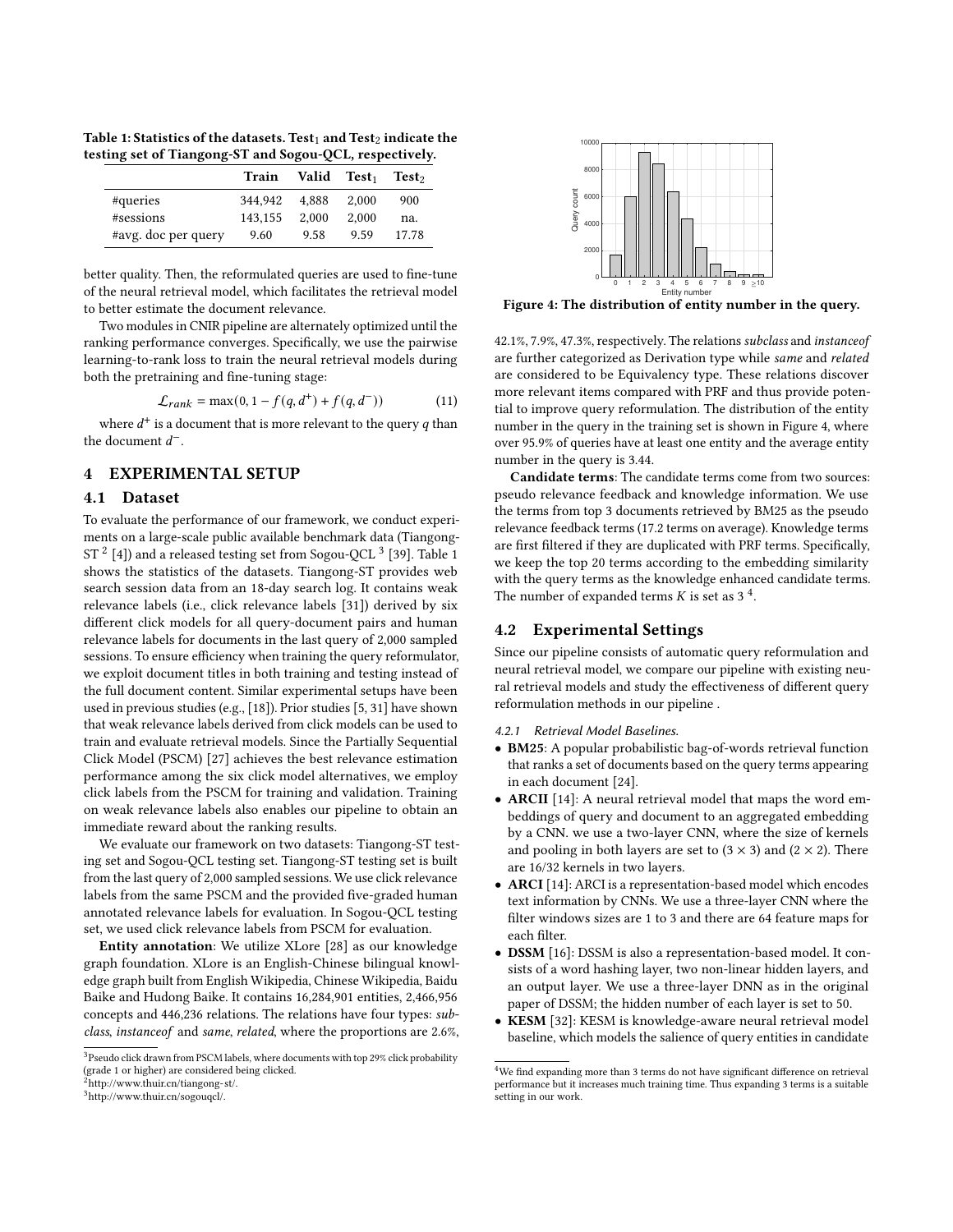<span id="page-5-3"></span>Table 2: Retrieval performance of our CNIR pipeline with existing retrieval models. The subscript  $P$  and  $K$  denote the PRF and Knowledge enhanced candidate term set, respectively. †, 1 and 2 indicate statistically significant improvements over the strongest baseline BERT, the original ranker in CNIR (i.e., KNRM or BERT) and the corresponding CNIR<sub>p</sub>. (p-value  $\leq 0.05$ )

|                |                       |                               | <b>PSCM</b> (Tiangong-ST) |                       |            |                       | <b>HUMAN</b> (Tiangong-ST) |                |                       |                                      | <b>PSCM</b> (Sogou-QCL) |                     |
|----------------|-----------------------|-------------------------------|---------------------------|-----------------------|------------|-----------------------|----------------------------|----------------|-----------------------|--------------------------------------|-------------------------|---------------------|
|                | <b>MAP</b>            | <b>ERR</b>                    | ndcg@5                    | ndeg@10               | <b>MAP</b> | <b>ERR</b>            | ndeg@5                     | ndeg@10        | <b>MAP</b>            | <b>ERR</b>                           | ndcg@5                  | ndeg@10             |
| <b>BM25</b>    | 0.4577                | 0.2928                        | 0.4474                    | 0.6207                | 0.7743     | 0.4390                | 0.6269                     | 0.7890         | 0.6064                | 0.4322                               | 0.4790                  | 0.5949              |
| ARCII          | 0.6803                | 0.3650                        | 0.6866                    | 0.7854                | 0.7819     | 0.4581                | 0.6889                     | 0.8285         | 0.6035                | 0.4283                               | 0.4821                  | 0.6011              |
| <b>ARCI</b>    | 0.6929                | 0.3944                        | 0.7012                    | 0.7946                | 0.7854     | 0.4673                | 0.7043                     | 0.8256         | 0.6023                | 0.4345                               | 0.4904                  | 0.6056              |
| <b>DSSM</b>    | 0.7112                | 0.4312                        | 0.7143                    | 0.8043                | 0.7842     | 0.4701                | 0.7016                     | 0.8253         | 0.6056                | 0.4408                               | 0.4989                  | 0.6135              |
| <b>KESM</b>    | 0.7294                | 0.4793                        | 0.7447                    | 0.8459                | 0.7847     | 0.4789                | 0.6989                     | 0.8345         | 0.6171                | 0.4526                               | 0.5163                  | 0.6293              |
| <b>EDRM</b>    | 0.7971                | 0.4912                        | 0.8106                    | 0.8645                | 0.7984     | 0.5032                | 0.7135                     | 0.8389         | 0.6224                | 0.4752                               | 0.5519                  | 0.6422              |
| <b>KNRM</b>    | 0.7748                | 0.4948                        | 0.7885                    | 0.8507                | 0.8051     | 0.5002                | 0.7119                     | 0.8374         | 0.6044                | 0.4485                               | 0.4960                  | 0.6099              |
| $CNIRP + KNRM$ | $0.7901$ <sup>1</sup> | 0.5020                        | 0.8098 <sup>1</sup>       | $0.8621$ <sup>1</sup> | 0.8071     | 0.5175 <sup>1</sup>   | 0.7169                     | 0.8451         | 0.6245 <sup>1</sup>   | 0.4708 <sup>1</sup>                  | 0.5415 <sup>1</sup>     | 0.6382 <sup>1</sup> |
| $CNIRK + KNRM$ | $0.8135^{1,2}$        | $0.5231^{1,2,\dagger}$        | $0.8334^{1,2}$            | $0.8845^{1,2}$        | 0.8097     | $0.5257$ <sup>1</sup> | 0.7212                     | 0.8574         | $0.6398^{1,2}$        | $0.4892^{1,2}$                       | $0.5741^{1,2}$          | $0.6532^{1,2}$      |
| <b>BERT</b>    | 0.8273                | 0.5012                        | 0.8422                    | 0.8822                | 0.8086     | 0.5267                | 0.7275                     | 0.8511         | 0.6549                | 0.5070                               | 0.5771                  | 0.6722              |
| $CNIRP + BERT$ | $0.8475$ <sup>1</sup> | $0.5224$ <sup>1</sup>         | 0.8693 <sup>1</sup>       | $0.9031$ <sup>1</sup> | 0.8093     | 0.5277                | 0.7285                     | 0.8519         | $0.6727$ <sup>1</sup> | $0.5277$ <sup>1</sup>                | 0.5886 <sup>1</sup>     | 0.6947 <sup>1</sup> |
| $CNIRK + BERT$ |                       | $0.8735^{1,2}$ $0.5426^{1,2}$ | $0.8864^{1,2}$            | 0.9073 <sup>1</sup>   | 0.8104     | $0.5383^{1,2}$        | $0.7405^{1,2}$             | $0.8649^{1,2}$ |                       | $0.6860^{1,2}$ 0.5367 <sup>1,2</sup> | $0.5980^{1,2}$          | $0.7063^{1,2}$      |

documents. We set the dimension of word and entity embedding as 50 and remains other parameter settings as the original paper.

- EDRM [\[19\]](#page-8-33): EDRM is another knowledge-aware neural retrieval model, which considers both semantic similarity and entity relationship. We set the dimension of word and entity embedding as 50 and remains other parameter settings as the original paper.
- KNRM [\[31\]](#page-8-0) : We use 11 kernels as the default setting in the original paper (10 soft-matching and 1 exact-matching kernels).
- BERT [\[8\]](#page-8-6) : The state-of-the-art neural retrieval model. We use the pretrained 12-layer *bert-base-chinese*<sup>[5](#page-5-0)</sup> model.

## 4.2.2 Automatic Query Reformulation Baselines.

- TFIDF: We extract the terms with top  $K$  TFIDF values and add them to the original queries to test the retrieval performance.
- RM: RM is the Lavrenko's relevance models [\[6\]](#page-8-4), which is a popular relevance model for query reformulation. We follow the setting in [\[37\]](#page-8-34) and set the parameter  $\lambda = 0.5$ .
- SL: Following [\[3\]](#page-8-16), we implement a recurrent neural network (RNN) as the Supervised Learning baseline (SL). We feed query terms into RNN and take the last output embedding as the query representation. Then it is concatenated with the candidate terms to form the state representation, which is feed into a feed-forward neural network to estimate the probability of this word to be chosen. The term is marked as relevant if  $(R' - R) > 0.3$ , where  $R'$  and  $R$  are the retrieval performance of the reformulated query and the original query, respectively.
- RL-CNN [\[22\]](#page-8-3): The recent Reinforcement Learning (RL) query reformulation method. To fairly compare its performance, the CNN architecture is the same as our query reformulator. When it is applied on knowledge enhanced candidate terms, it is the same as our query reformulator in Section [3.2.2.](#page-2-3)

4.2.3 Parameter settings. The parameters of the query reformulator are optimized by Adagrad optimizer, with a batch size of 50 and a learning rate of 1e-5. Neural retrieval models are trained with Adam optimizer. The learning rate of KNRM during pretraining and fine-tuning is 1e-3 and 1e-4 while BERT always uses a learning

rate of 3e-6. The dimension of the word embeddings, entity embedding are both 50. Word embeddings are pretrained on a Chinese Wikipedia dataset while entity embeddings are pretrained on the given graph structure by node2vec [\[10\]](#page-8-35)<sup>[6](#page-5-1)</sup>. For the CNN layer in the query reformulator, the filter windows sizes are 1 to 3 and there are 50 feature maps for each filter. Early stopping with a patience of 10 epochs is adopted during the training process. For each query, we sample 5 possible reformulated queries, i.e.,  $M = 5$ . For neural retrieval models, KNRM and BERT are updated after the query reformulator learns for 10 and 20 epochs, respectively. The source code is publicly available<sup>[7](#page-5-2)</sup>.

# 5 EVALUATION RESULTS

In this section, we present our experimental results to answer the following research questions:

- (RQ1) How does our pipeline perform compared to existing neural retrieval models?
- (RQ2) How does our pipeline perform when using other query reformulation methods?
- (RQ3) Does cooperative training strategy boost the ranking performance of our pipeline?
- (RQ4) How efficient is our pipeline in both training and testing?

# 5.1 Overall ranking performance

This section aims to answer  $RQ1$ . We first compare our pipeline with different retrieval model baselines, which includes BM25, neural IR models and knowledge-aware neural IR models (KESM and EDRM). The results are shown in Table [2.](#page-5-3)

It is observed that our CNIR pipeline conducted on PRF and Knowledge candidate terms (CNIR $_p$  and CNIR $_K$ ) can outperform BM25, neural IR models and knowledge-aware neural IR models in most evaluation metrics. This shows the retrieval power of our pipeline across different retrieval models. For the comparison with the original neural retrieval model in CNIR pipeline, we find CNIR can significantly improves the ranking performance of KNRM and BERT in most evaluation metrics. Though, the improvements over

<span id="page-5-0"></span><sup>5</sup><https://github.com/google-research/bert/blob/master/multilingual.md>

<span id="page-5-1"></span> $6$ We do not use the popular TransE [\[2\]](#page-8-36) to pretrain entity embedding because the number of relation types in XLore is small.

<span id="page-5-2"></span><sup>7</sup>[https://github.com/lixsh6/WSDM2022-CNIR.](https://github.com/lixsh6/WSDM2022-CNIR)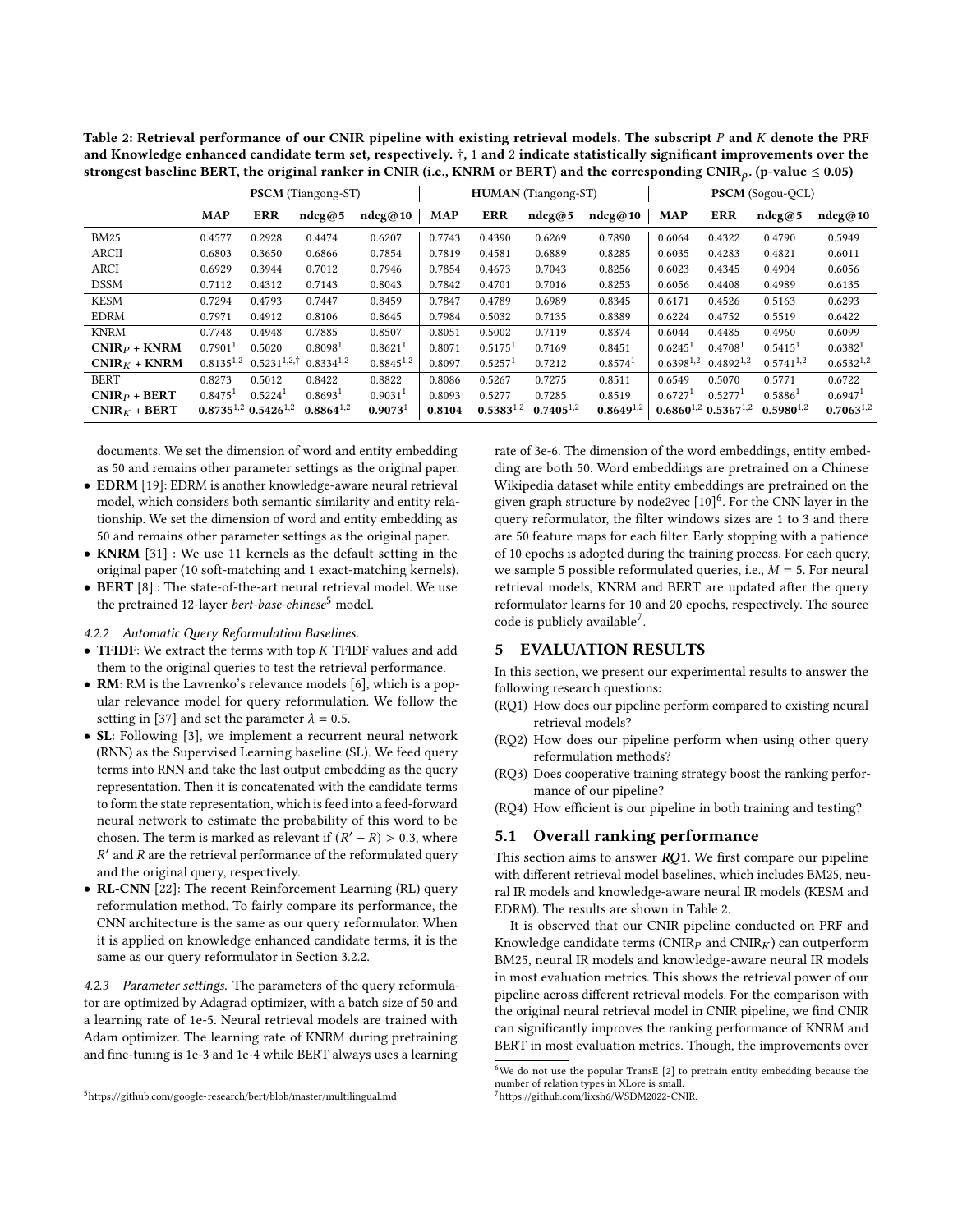<span id="page-6-0"></span>

| ments over the original ranker (Raw). (p-value $\leq 0.05$ )         |  |
|----------------------------------------------------------------------|--|
| lation methods in $CNIR_K$ , $\dagger$ indicate significant improve- |  |
| Table 3: Comparison with other automatic query reformu-              |  |

|                       |                    | Tiangong-ST        | Sogou-QCL          |                    |  |
|-----------------------|--------------------|--------------------|--------------------|--------------------|--|
|                       | ndcg@5             | ndeg@10            | ndeg@5             | ndeg@10            |  |
| BM25 as ranker        |                    |                    |                    |                    |  |
| Raw                   | 0.4474             | 0.6207             | 0.4790             | 0.5949             |  |
| <b>TFIDF</b>          | 0.4435             | 0.6318             | 0.4112             | 0.5305             |  |
| <b>RM</b>             | 0.4174             | 0.6165             | 0.3892             | 0.4978             |  |
| SL                    | $0.4694^{\dagger}$ | $0.6384^{\dagger}$ | $0.5053^{\dagger}$ | $0.6271^{\dagger}$ |  |
| <b>RL-CNN</b>         | $0.4815^{\dagger}$ | 0.6275             | $0.5124^{\dagger}$ | $0.6242^{\dagger}$ |  |
| <b>KNRM</b> as ranker |                    |                    |                    |                    |  |
| Raw                   | 0.7885             | 0.8507             | 0.4960             | 0.6099             |  |
| <b>TFIDF</b>          | 0.7313             | 0.7905             | 0.4760             | 0.5829             |  |
| <b>RM</b>             | 0.7283             | 0.7823             | 0.4693             | 0.5702             |  |
| SL                    | $0.8105^{\dagger}$ | $0.8671^{\dagger}$ | $0.5312^{\dagger}$ | $0.6254^{\dagger}$ |  |
| CNIR(RL-CNN)          | $0.8334^{\dagger}$ | $0.8845^{\dagger}$ | $0.5741^{\dagger}$ | $0.6532^{\dagger}$ |  |
| <b>BERT</b> as ranker |                    |                    |                    |                    |  |
| Raw                   | 0.8422             | 0.8822             | 0.5771             | 0.6722             |  |
| <b>TFIDF</b>          | 0.8252             | 0.8626             | 0.5471             | 0.6322             |  |
| RM                    | 0.8193             | 0.8593             | 0.5413             | 0.6315             |  |
| SL                    | $0.8538^{\dagger}$ | 0.8823             | $0.5874^{\dagger}$ | $0.6863^{\dagger}$ |  |
| CNIR(RL-CNN)          | $0.8864^{\dagger}$ | $0.9073^{\dagger}$ | $0.5980^{\dagger}$ | $0.7063^{\dagger}$ |  |

human annotated labels in Tiangong-ST are not all significant, it may be because that our pipeline CNIR is trained with pseudo relevance label PSCM, which is somehow inconsistent with human labels. In general, it illustrates that our pipeline with additional automatic query reformulation can effectively improve the ranking performance of the original neural retrieval model. Query reformulator, with the goal of optimizing the ranking metric of a given document list, can learn to generate a better query that represents users' information needs. Due to the improved query, the neural retrieval model can also estimate the relevance of each document better and improve the ranking performance again. Two modules learn from each other and continuously optimize the ranking performance during training.

We also compare our pipeline when incorporating knowledge information into automatic query reformulation. Note  $CNIR_K$  is not only different with  $CNIR<sub>P</sub>$  from the perspective of candidate term construction, but also the additional entity inputs to the CNN architecture in Equation [1.](#page-2-4) It is observed that when using knowledge information CNIR $_K$  can outperform CNIR $_P$  significantly in most evaluation metrics on KNRM and BERT. On human annotated labels in Tiangong-ST,  $\text{CNIR}_K$  is also superior to the original BERT significantly on ERR, ndcg@5,10. It suggests that the performance of automatic query reformulation decides the upper bound of ranking performance in our pipeline. If automatic query reformulation is improved, the ranking performance of the pipeline can be better during the cooperative learning process.

## 5.2 Analysis on query reformulation

This section aims to answer  $RQ2$ . We alter the RL based automatic query reformulation method in our pipeline to compare the effectiveness of other query reformulation methods. In addition to neural retrieval models, we also include BM25 as the retrieval model

<span id="page-6-1"></span>Table 4: Ranking performance when freezing the parameters of neural retrieval model.

|                       |        | Tiangong-ST | Sogou-QCL |         |  |  |  |
|-----------------------|--------|-------------|-----------|---------|--|--|--|
|                       | ndeg@5 | ndeg@10     | ndeg@5    | ndeg@10 |  |  |  |
| <b>KNRM</b> as ranker |        |             |           |         |  |  |  |
| $CNIRP$ (Freeze)      | 0.7764 | 0.8412      | 0.5342    | 0.6289  |  |  |  |
| CNIR <sub>P</sub>     | 0.8089 | 0.8621      | 0.5415    | 0.6382  |  |  |  |
| $CNIRK$ (Freeze)      | 0.8123 | 0.8615      | 0.5351    | 0.6270  |  |  |  |
| $CNIR_K$              | 0.8334 | 0.8845      | 0.5741    | 0.6532  |  |  |  |
| <b>BERT</b> as ranker |        |             |           |         |  |  |  |
| $CNIRP$ (Freeze)      | 0.8451 | 0.8844      | 0.5711    | 0.6873  |  |  |  |
| CNIR <sub>P</sub>     | 0.8693 | 0.9031      | 0.5886    | 0.6947  |  |  |  |
| $CNIRK$ (Freeze)      | 0.8421 | 0.8852      | 0.5732    | 0.6892  |  |  |  |
| CNIR <sub>K</sub>     | 0.8864 | 0.9073      | 0.5980    | 0.7063  |  |  |  |

in our pipeline. The results are shown in Table [3.](#page-6-0) In the scenario with BM25 ranker, our pipeline deteriorates the traditional query reformulation optimization [\[3,](#page-8-16) [22\]](#page-8-3) where retrieval models do not require to be trained. Raw indicates that the original retrieval model without automatic query reformulation. In the scenario with neural retrieval models, we compare the rule-based query reformulation strategy  $TFIDF$ ,  $RM$  and a supervised learning method  $SL$ . Note our query reformulator has the same structure with RL-CNN, RL-CNN with KNRM or BERT indicates our CNIR pipeline.

We find it is hard to improve the ranking performance when applying our pipeline on BM25, rule-based methods cannot improve the ranking performance of BM25. It suggests that both rule-based methods cannot capture the effective terms in relationship with the original query. Supervised learning and reinforcement learning methods learn to reformulate queries according to the feedback of ranking performance, thus are effective to improve the ranking performance of the original ranker BM25. Since RL-CNN learns with a continuous reward against the discrete signal in SL, RL-CNN can distinguish the useful terms better for query reformulation and thus achieves better ranking performance.

When applying neural retrieval models in our pipeline, we find the ranking performance is consistent to the quality of automatic query reformulation methods. Rule-based query reformulation is not effective in our pipeline while supervised learning and reinforcement learning methods contribute to better ranking performance. This phenomenon suggests that the quality of automatic query reformulation methods decides how well the whole pipeline can achieve. This also motivates us to build a knowledge enhanced query reformulator to further improve the ranking performance.

#### 5.3 Analysis on cooperative training

This section aims to answer  $RQ3$ . We aim to understand how our pipeline performs when it deteriorates to the traditional automatic query reformulation optimization (i.e., the retrieval models are not required to be trained.) We freeze the parameters of neural retrieval models and only train the query reformulator to validate the necessity of our proposed cooperative training strategy. The results are shown in Table [4.](#page-6-1)

It is found that regardless of candidate terms construction, if KNRM and BERT are not fine-tuned during the training, they cannot perform well on the reformulated queries. It is because neural retrieval models are not trained with these reformulated queries.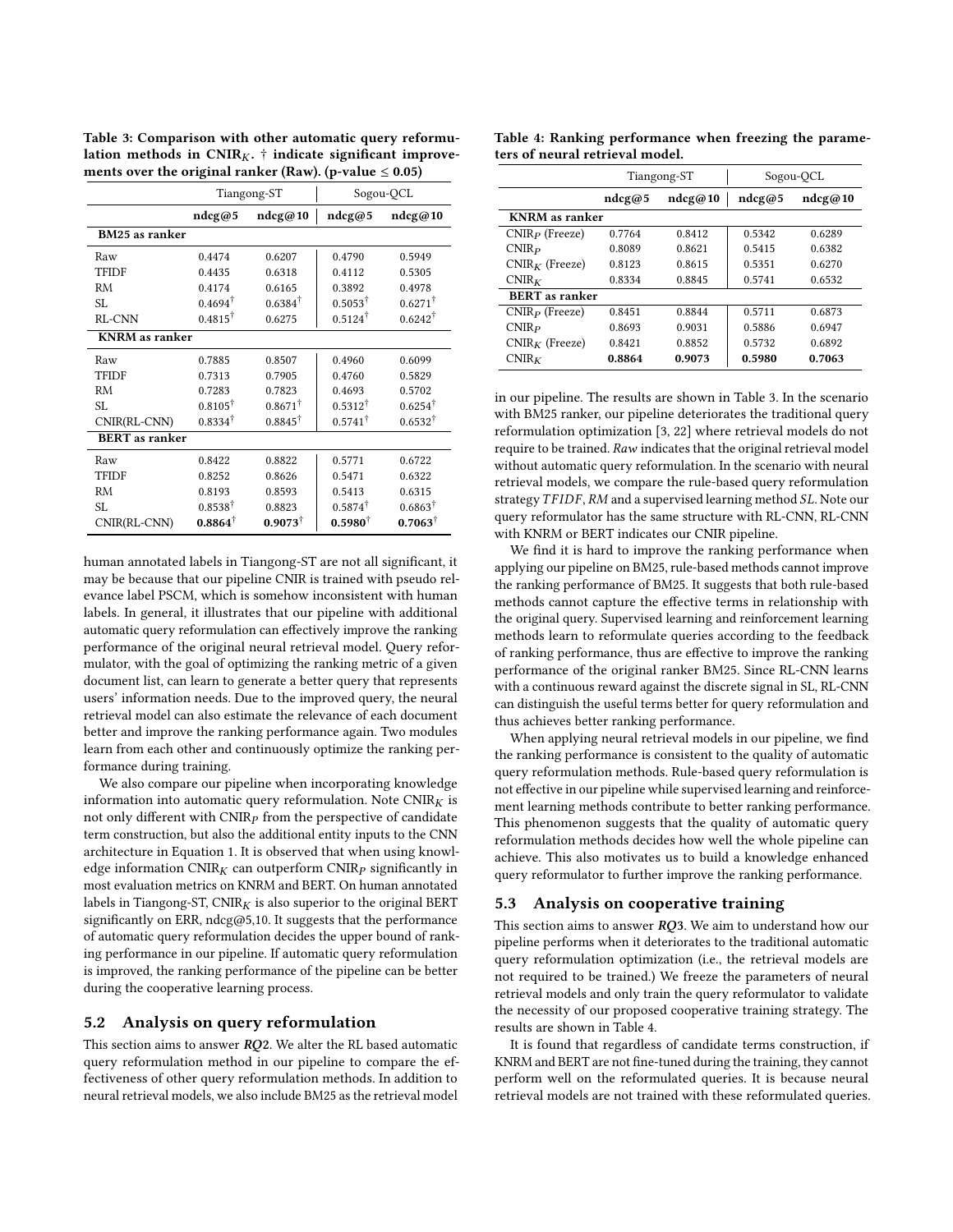<span id="page-7-0"></span>Table 5: Comparison of time consumption over Tiangong-ST testing set when using different retrieval frameworks.

|                | #params | <b>Training</b><br>(total time) | <b>Testing</b><br>(full test set) |
|----------------|---------|---------------------------------|-----------------------------------|
| <b>BM25</b>    | n.a     | n.a                             | 1.2s                              |
| RL-CNN         | 5M      | 3.2h                            | 1.3s                              |
| <b>KNRM</b>    | 5M      | n.a                             | 1.3s                              |
| $CNIRK + KNRM$ | 10M     | 9.4h                            | 1.4s                              |
| <b>BERT</b>    | 103M    | n.a                             | 49.5s                             |
| $CNIRK + BERT$ | 108M    | 38.3h                           | 52.2s                             |

The relevance estimation of these queries may not be accurate and thus yields a wrong signal to train query reformulator. In this scenario, the learning of query reformulator is limited by the ranking power of current neural retrieval models. Ideally, when the power of the query reformulator achieves a upper bound after certain epochs, it captures the possible reformulated queries that the current retrieval models can do well. Thus, it is necessary to conduct cooperative training strategy to make sure both query reformulator and neural retrieval models can be optimized continuously.

# 5.4 Time efficiency

This section aims to answer  $RQ4$ . Since our pipeline exploits additional automatic query reformulation module compared to other retrieval models, we aim to understand whether it increases acceptable time overheads. We report the time consumption of different retrieval frameworks, as shown in Table [5.](#page-7-0) Automatic query reformulation is based on knowledge enhanced candidate terms.

The parameter number of our query reformulator is about 5 million. Neural retrieval model is the key module in our pipeline while the parameters in query reformulator is far less than those in the neural retrieval models. Therefore, neural retrieval models with larger complexity require more training time in our pipeline. We can observe that the query reformulator only increases negligible time on the original rankers during inference. However, our pipeline brings significant improvements to the original neural retrieval models. As reported in Table [2,](#page-5-3)  $CNIR<sub>K</sub> + KNRM$  can perform closely to BERT while its efficiency is substantially superior to BERT. This makes our framework computationally applicable in practical ranking systems.

# <span id="page-7-1"></span>6 LIMITATIONS

Despite we find our CNIR pipeline is effective to boost the ranking performance, we admit some limitations of our work and share some directions for the future work.

Reranking vs first stage retrieval: Our experiments are conducted in a reranking setting rather than first stage retrieval. Previous studies showed automatic query reformulation benefits in improving recall in the first stage retrieval [\[1\]](#page-8-37), but it is not validated in our experiments. The limited improvements when applying on BM25 in Table [3](#page-6-0) may also be because rule-based query reformulation is more effective in the first stage retrieval rather than the reranking scenario. Although we do not have experiments in the first stage retrieval, it does not mean that our CNIR pipeline is not effective in the first stage retrieval. In the future, we aim to

incorporate embedding retrieval models [\[15\]](#page-8-38) to further improve the first stage retrieval performance.

Query anchoring vs query rewriting: As discussed in Section [2,](#page-1-1) query reformulation is categorized into query anchoring and query rewriting. In our experiments, we only focus on query anchoring. Ideally, a good reformulated query that represents users' information needs clearly should not be limited with the original query terms. Therefore, using query rewriting technique remains to be investigated in our framework. The key challenge is to balance the tradeoff between identifying the useless words or mistake words and misjudging the keywords in the original query.

# 7 CONCLUSION

This paper presents a cooperative neural information retrieval pipeline (CNIR) with knowledge enhanced automatic query reformulation. Different from traditional neural information retrieval framework, our pipeline sequentially reformulates a query first and then submits the reformulated query to neural retrieval models. Automatic query reformulation, which is designed by reinforcement learning, learns to reformulate a query according to the ranking results from neural retrieval models. The reformulated query can better represent user information needs compared to the original query and thus be used in the training of neural retrieval models to further optimize the ranking performance. In the proposed pipeline, we simultaneously optimize the quality of reformulated queries and ranking performance with an alternate training strategy. Experiments show that the alternate training of both modules in CNIR are effective to improve the ranking performance and our pipeline can outperform existing retrieval model baselines. To further improve the ranking performance, we incorporate knowledge information into automatic query reformulation and yield a better CNIR pipeline with better ranking performance. We find that the quality of automatic query reformulation module decides how well the pipeline can achieve. Further detailed analysis evaluates the effectiveness of different query reformulation strategies and time overheads in both training and testing. We find our pipeline can improve existing retrieval models significantly while only increase negligible inference (or ranking) time, which is computationally applicable for practical ranking systems. Our work is a new framework to build neural retrieval models and provides a better understanding of how to use automatic query reformulation to guide the learning of neural retrieval models.

Despite we show different advantages of our CNIR pipeline, we also point out two limitations in our work, as discussed in Section [6.](#page-7-1) In the future, we aim to focus on these two challenges and build a better ranking system with the proposed framework.

#### ACKNOWLEDGEMENTS

This work is supported by the Natural Science Foundation of China (Grant No. 61732008, 61902209, U2001212), Beijing Academy of Artificial Intelligence (BAAI) and Tsinghua University Guoqiang Research Institute. This project is also supported by Beijing Outstanding Young Scientist Program (No. BJJWZYJH012019100020098) and Intelligent Social Governance Platform, Major Innovation & Planning Interdisciplinary Platform for the "Double-First Class" Initiative, Renmin University of China.